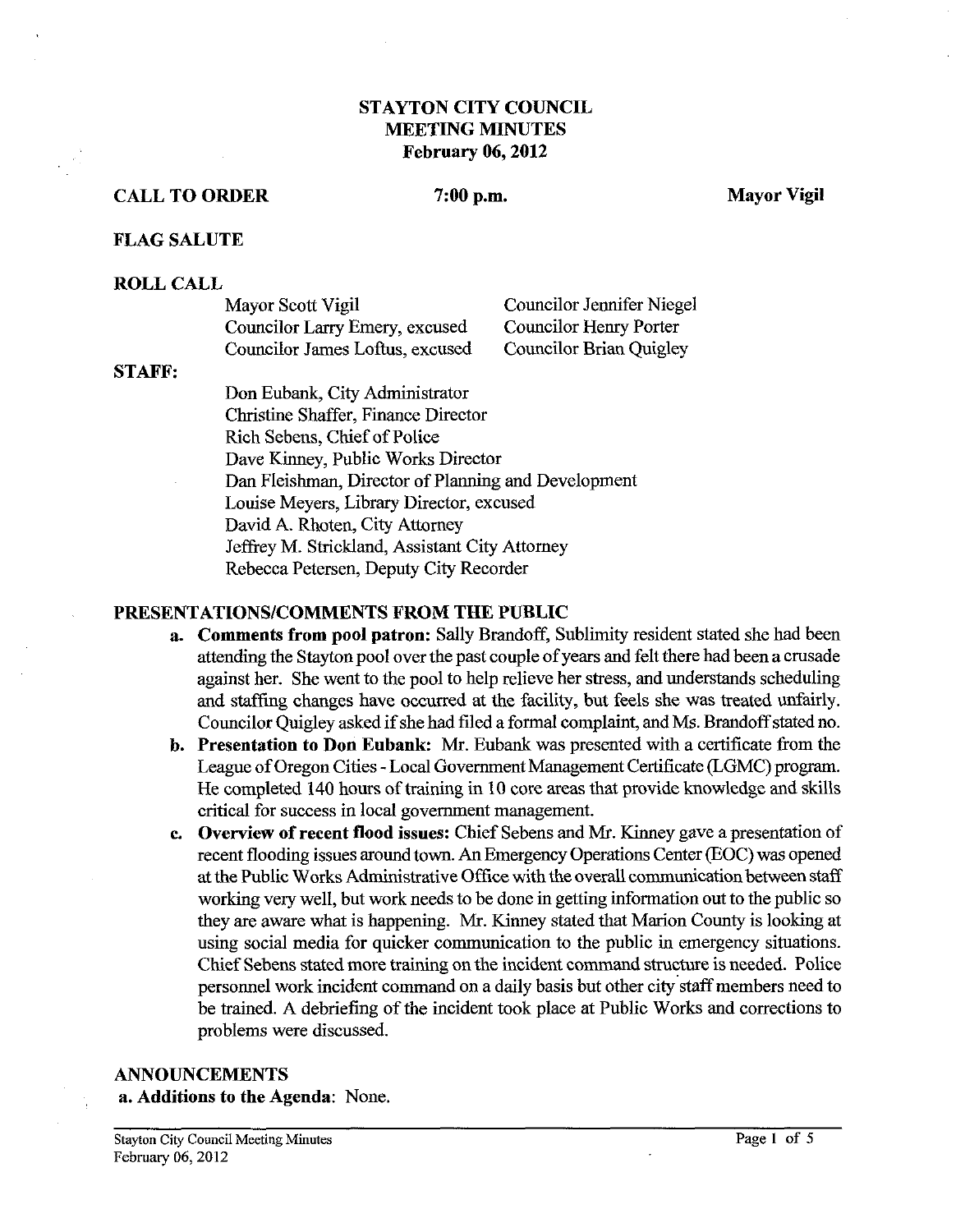#### **CONSENT AGENDA**

- **a. City Council Meeting Minutes of January 17,2012**
- **b. Marion County Housing Authority Storm Drainage Easement**
- **c. Resolution 880 Local Option Tax Measure**
- **d. Resolution 881 Authorizing Changes to the adopted 2011-2012 budget**
- **e. 2012 OLCC Annual Liquor License Renewals**

Councilor Quigley pulled item a. of the consent agenda.

**Motion:** From Councilor Niegel, seconded by Councilor Quigley, to approve items b., c., d., & e. of the consent agenda. **Motion passed: 3:O.** 

Referring to page four of the January **17"** meeting minutes, Legislative Updates under Business from the City Administrator, Councilor Quigley stated Councilors Emery and Niegel had discussion that was not mentioned in the minutes, and he would like to see it added.

**Motion:** From Councilor Quigley, seconded by Councilor Niegel, to approve the January 17, **2012** meeting minutes as amended. **Motion passed:** 3:O.

#### **PUBLIC HEARINGS**

#### **File** # **08-11111 Amend SMC 17.20.130.5.a Operational Standards for Mobile Home Parks**

- **a. Commencement of public bearing:** Mayor Vigil opened the public hearing at **7:33** pm and read the opening statement.
- **b. Ex parte contact, conflict of interest, bias, etc:** None.
- **c. Staff Report:** Mr. Fleishman reviewed the staff memorandum included in the packet materials. Staff had interpreted the code to mean that only manufactured housing units, as defined in the code, are permitted in a mobile home park (MHP) and not site built homes or recreational vehicles (RV). The City's Land Use Attorney advised staffthat the statute means the city can not enforce provisions of the code that prohibits RV's being placed in a MHP, nor can the city regulate the length of stay of a RV in a MHP. The proposed amendments would require that a buildimg permit be obtained prior to the placement of any unit in a MHP; all units shall be installed in accordance with Oregon Manufactured Dwelling and Park Specialty Code; and all units shall bear an Oregon insignia of compliance or a Housing and Urban Development Certification Label. The changes would assure that units in a MHP are constructed and installed properly and put **an** end to the potential for short-term stays by RV's in a Park.
- **d. Proponent's Testimony:** None.
- **e. Opponent's Testimony:** None.
- **f. General Testimony:** None.
- **g. Questions from the Public:** None.
- **h. Questions from the Council:** Councilor Niegel asked if other cities were implementing restrictions. Mr. Fleishman stated he was not aware of how other cities were amending the issue. Councilor Quigley asked if a grandfathered in RV were to move out of the park and then move back in, would they have to apply for a permit. Mr. Fleishman answered in the affirmative stating any new use in a MHP would need to apply for a building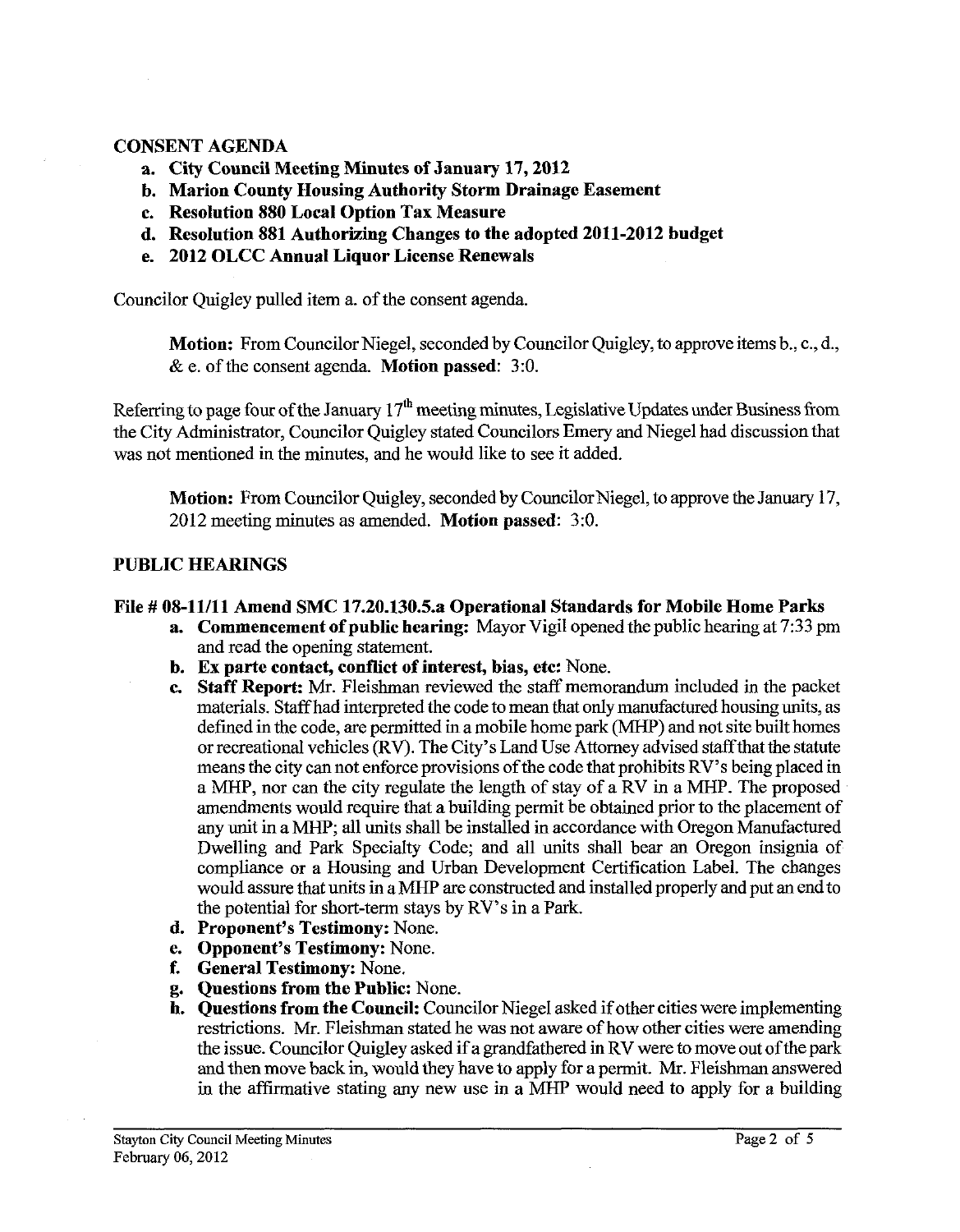permit whether it is a manufactured home or RV. Councilor Quigley asked if Exhibit B, page 7, of the 2010-2011 Legislative Changes was the same code section Mr. Fleishman referred to. Mr. Fleishman stated he did not believe the reference of statute he made was affected by the state legislature this year.

- **i. Staff Summary:** None.
- **j. Close of Hearing:** Mayor Vigil closed the public hearing at 7:47 pm.

## **File #09-11111 Amend SMC 17.12.130, Notice of Decision Requirements**

- **a. Commencement of public hearing:** Mayor Vigil opened the public hearing at 7:48 pm and read the opening statement.
- **b. Ex parte contact, conflict of interest, bias, etc:** None.
- **c. Staff Report: Mr.** Fleishman reviewed the staff memorandum included in the packet materials. Under the current code all those living in the affected area (300 feet of the subject property) have to be given written notice of an upcoming public hearing or a pending administrative decision. After a decision is made the same individuals must be noticed again. State law requires only the applicant and those that participated in the process to be notified, as well as the Council.
- **d. Proponent's Testimony:** None.
- **e. Opponent's Testimony:** None.
- **f. General Testimony:** None.
- **g. Questions from the Public:** None.
- **h. Questions from the Council:** Councilor Porter stated the more notification that the city gives the better. At some point there could be the appearance of the city not being transparent and trying to hide something. Mr. Fleishman stated he understood the concern and would change the notice to alert people that unless they request to receive a copy of the fmal decision, none would be given. The city is trying to cut costs for the applicant as well as the city. Referring to the state statute notification process, Councilor Quigley asked how notifications are given. Mr. Fleishman stated the requirement calls for written notice, but the amendment allows for electronic mail also.
- **i. Staff Summary:** None.
- **j. Close of Hearing:** Mayor Vigil closed the public hearing at 7:57 pm.

## **UNFINISHED BUSINESS** - **None**

#### **NEW BUSINESS**

## Ord. 941 Adopting 2010-2011 Oregon Legislature's Changes to ORS & State Agency Changes **to OAR referenced in the SMC**

- **a.** Staff Report: Mr. Rhoten stated there was considerable discussion at the January 17<sup>th</sup> council meeting regarding Ordinance 941, and if council members had any questions he and Mr. Strickland would be available to answer them.
- **b. Council Deliberation:** Councilor Porter asked if the concerns Councilor Loftus had expressed at the January 17" meeting had been addressed. Mr. Strickland stated after the last meeting he and Councilor Loftus discussed the councilors concerns, and that he did not receive further inquiries. Mr. Rhoten stated in his judgment most of the amendments were housekeeping issues. Councilor Quigley stated he would like additional time to read through the entire document. Ms. Shaffer stated the city belongs to the League of Oregon Cities and they review all the legislative changes extensively and inform local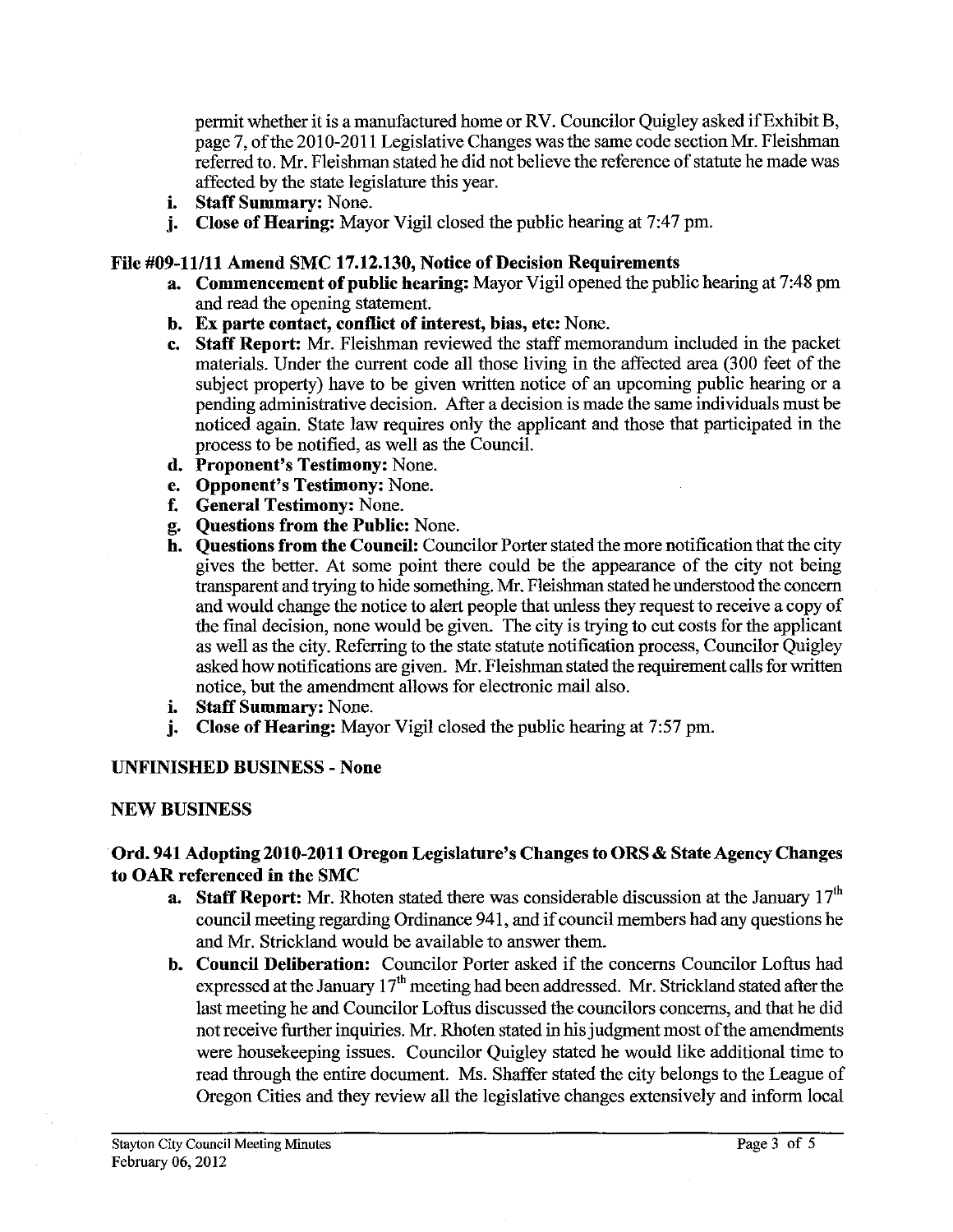municipalities of those changes. Mayor Vigil deferred the issue to the next council meeting.

## **Ord. 942 Amend SMC 2.52 Relating to City Employee Background Checks**

- **a. Staff Report:** Chief Sebens reviewed the staff memorandum included in the packet materials. As a result of an audit it was determined that additional language needed to be included in the code to protect the city during the hiring process.
- **b. Council Deliberation:** Councilor Quigley asked if background checks are conducted on volunteers, and Chief Sebens answered in the affirmative.
- **c. Council Decision:**

**Motion:** From Councilor Quigley, seconded by Councilor Niegel, to move to approve Ordinance 942, amending Stayton Municipal Code Title 2.52 relating to personnel. **Motion passed:** 3:O.

## **Ord. 944 Amend 17.20.130.5.a, Standards for Mobile Home Parks**

**a.** Staff Report: Staff recommended the City Council adopt Ordinance 944 as drafted.

- **b. Council Deliberation:** None.
- **c. Council Decision:**

**Motion:** From Councilor Niegel, seconded by Councilor Quigley to move to approve Ordinance No. 944, amending the requirements for placing units in a mobile home park in Stayton Municipal Code, Title 17. **Motion passed:** 3:O.

## **Ord. 945 Amend 17.12.130, Notice of Decision Requirements**

- **a.** Staff Report: Staff recommended the City Council adopt Ordinance 944 as drafted.
- **b. Council Deliberation:** Referring to Councilor Porter's concern of the appearance that the city might be trying to hide something by changing the notifications, Mayor Vigil stated if no one raises an issue they probably don't have a concern with it.
- **c. Council Decision:**

**Motion:** From Councilor Niegel, seconded by Councilor Quigley, to move to approve Ordinance No. 945, amending the requirements for sending notices of decisions in Stayton Municipal Code, Title 17. **Motion passed:** 3:O.

# **STAFFICOMMISSION REPORTS** - **None**

# **PRESENTATIONSICOMMENTS FROM THE PUBLIC** - **None**

# **BUSINESS FROM THE CITY ADMINISTRATOR**

**a. Meeting Reminders: Mr.** Eubank stated the Park and Recreation Board meeting would be held Tuesday the  $7<sup>th</sup>$ , 7:00 pm, Library Meeting Room, the next Community Leaders Meeting is scheduled for Friday, February 10<sup>th</sup>, 7:30 am, Covered Bridge Café, and the next Commissioners Breakfast is scheduled for Tuesday, February 14", 7:30 am, Covered Bridge Café.